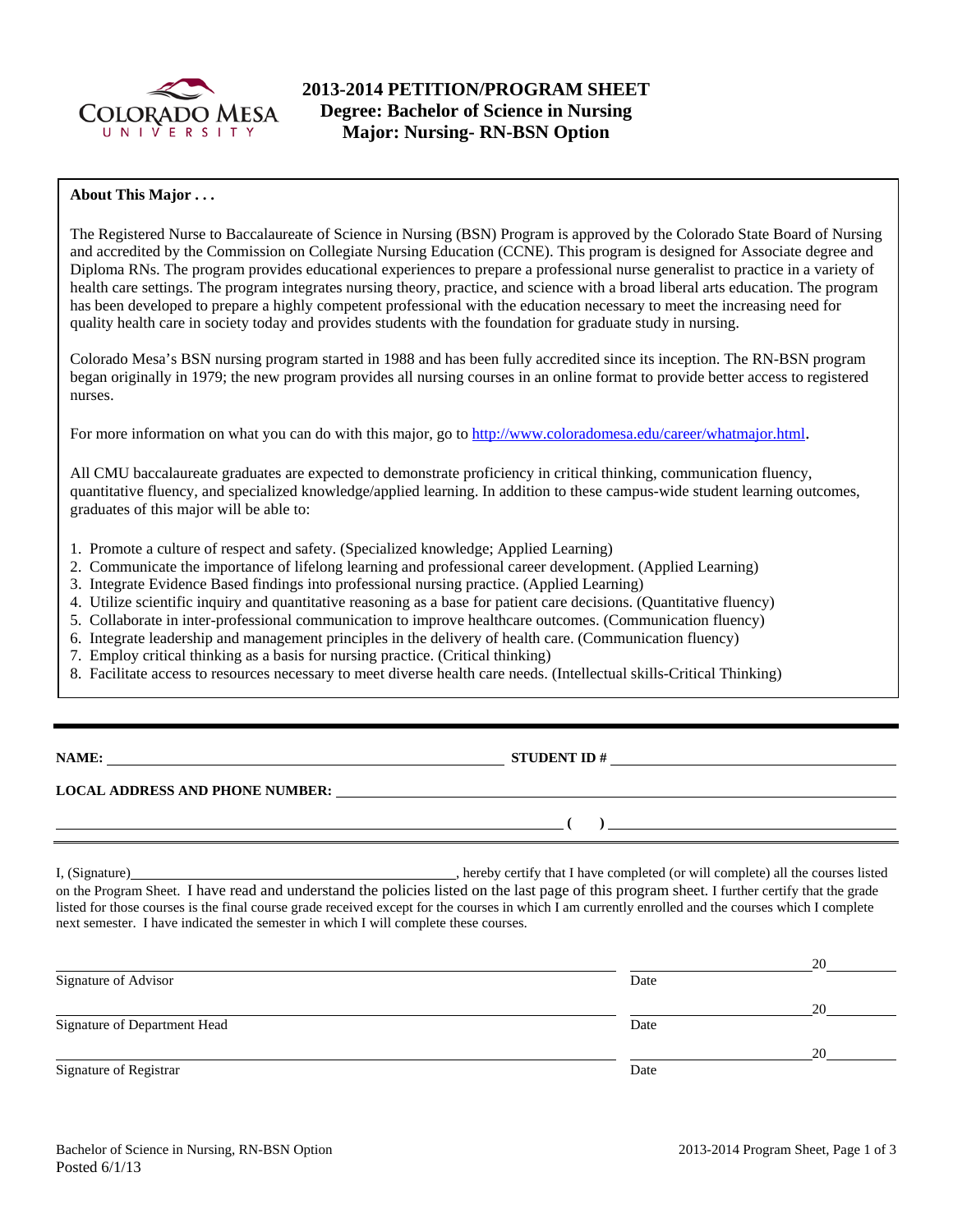#### **Students should work closely with a faculty advisor when selecting and scheduling courses prior to registration.**

Degree Requirements:

- 120 semester hours total (A minimum of 28 taken at CMU in no fewer than two semesters).
- 40 upper division credits (A minimum of 15 taken at the 300-400 course levels within the major at CMU).2.00 cumulative GPA or higher in all CMU coursework
- 2.00 GPA or higher in coursework toward the major content area.
- Pre-collegiate courses (usually numbered below 100) cannot be used for graduation.
- When filling out the program sheet a course can be used only once.
- A student must follow the CMU graduation requirements either from 1) the program sheet for the major in effect at the time the student officially declares a major; or 2) a program sheet for the major approved for a year subsequent to the year during which the student officially declares the major and is approved for the student by the department head. Because a program may have requirements specific to the degree, the student should check with the faculty advisor for additional criteria. It is the student's responsibility to be aware of, and follow, all requirements for the degree being pursued. Any exceptions or substitutions must be approved by the student's faculty advisor and Department Head.
- See the "Undergraduate Graduation Requirements" in the catalog for additional graduation information.
- 38 credits will be awarded for prior registered nursing coursework according to the Colorado Articulation Model.

**GENERAL EDUCATION REQUIREMENTS** (31 semester hours) See the current catalog for a list of courses that fulfill the requirements below. If a course is on the general education list of options and a requirement for your major, you must use it to fulfill the major requirement and make a different selection within the general education requirement.

| English (6 semester hours, must receive a grade of "C" or better and           |                                            |  |
|--------------------------------------------------------------------------------|--------------------------------------------|--|
| must be completed by the time the student has 60 semester hours.)              |                                            |  |
| ENGL 111 English Composition                                                   | 3                                          |  |
| ENGL 112 English Composition                                                   | $\mathfrak{Z}$                             |  |
|                                                                                |                                            |  |
| <b>Math:</b> (3 semester hours, must receive a grade of "C" or better, must be |                                            |  |
| completed by the time the student has 60 semester hours.)                      |                                            |  |
| MATH 113 College Algebra                                                       | $4*$                                       |  |
| *3 credits apply to the General Ed requirements and 1 credit applies to        |                                            |  |
| elective credit                                                                |                                            |  |
|                                                                                |                                            |  |
| <b>Humanities</b> (3 semester hours)                                           |                                            |  |
|                                                                                |                                            |  |
|                                                                                |                                            |  |
| <b>Social and Behavioral Sciences (6 semester hours)</b>                       |                                            |  |
| PSYC 150 General Psychology                                                    | 3<br><u> Albanya (Albanya Albanya)</u>     |  |
| PSYC 233 Human Growth & Development 3                                          | <u> Alexandria (Alexandria Alexandria </u> |  |
| (PSYC 150 and PSYC 233 are also program requirements)                          |                                            |  |
|                                                                                |                                            |  |
| <b>Natural Sciences</b> (7 semester hours, one course must include a lab)      |                                            |  |
|                                                                                |                                            |  |
|                                                                                |                                            |  |
|                                                                                |                                            |  |
|                                                                                |                                            |  |
| <b>History</b> (3 semester hours)                                              |                                            |  |
| <b>HIST</b>                                                                    |                                            |  |

\_\_\_\_\_\_ \_\_\_\_ \_\_\_\_\_\_\_\_\_\_\_\_\_\_\_\_\_\_\_\_\_\_\_\_ \_\_\_\_ \_\_\_\_\_ \_\_\_\_\_\_\_\_

Course No Title Sem.hrs Grade Term/Trns **OTHER LOWER DIVISION REQUIREMENTS** (6 semester hours)

|          | <b>Kinesiology</b> (3 semester hours) |  |  |
|----------|---------------------------------------|--|--|
| KINE 100 | Health and Wellness                   |  |  |
| KINA 1   |                                       |  |  |
| KINA 1   |                                       |  |  |
|          |                                       |  |  |

\_\_\_\_\_\_ \_\_\_\_ \_\_\_\_\_\_\_\_\_\_\_\_\_\_\_\_\_\_\_\_\_\_\_\_ \_\_\_\_ \_\_\_\_\_ \_\_\_\_\_\_\_\_

**Applied Studies** (3 semester hours)

#### **FOUNDATION COURSES** (15 semester hours)

| <b>BIOL 209</b>  | Human Anatomy and          |   |  |
|------------------|----------------------------|---|--|
|                  | Physiology I               |   |  |
| <b>BIOL 209L</b> | Human Anatomy and          |   |  |
|                  | Physiology I Lab           |   |  |
| <b>BIOL 210</b>  | Human Anatomy and          |   |  |
|                  | Physiology II              | 3 |  |
| <b>BIOL 210L</b> | Human Anatomy and          |   |  |
|                  | Physiology II Lab          |   |  |
| <b>BIOL 241</b>  | Pathophysiology            | 4 |  |
| <b>STAT 200</b>  | Probability and Statistics | 3 |  |
|                  |                            |   |  |

#### **NURSING MAJOR REQUIREMENTS**

(62 semester hours) Must pass all courses with a grade of "C" or higher.

| <b>NURS 202</b>  | Health Assessment/Promotion 3   |    |  |
|------------------|---------------------------------|----|--|
| <b>NURS 202L</b> | Health Assessment/Promotion     |    |  |
|                  | Lab                             |    |  |
| <b>NURS 300</b>  | <b>Professional Transitions</b> | 3  |  |
| <b>NURS 302</b>  | <b>Family Nursing Through</b>   |    |  |
|                  | the Lifespan                    | 3  |  |
| <b>NURS 403</b>  | <b>Community Health Nursing</b> |    |  |
| <b>NURS 403L</b> | <b>Community Health Nursing</b> |    |  |
|                  | Lab.                            | 2  |  |
| <b>NURS 407</b>  | Nursing Research                | 3  |  |
| <b>NURS 411</b>  | Leadership                      |    |  |
| <b>NURS 411L</b> | Leadership Lab                  |    |  |
| <b>NURS 415</b>  | <b>Business of Health Care</b>  | 2  |  |
|                  | Prior nursing coursework for RN | 38 |  |
|                  |                                 |    |  |

#### **ctives** (6 credits)

per Division Nursing Electives (2 Semester Hours)

| NURS |                           |  |
|------|---------------------------|--|
|      |                           |  |
|      | *MATH 113 College Algebra |  |

| Previous RN degree                                                 |
|--------------------------------------------------------------------|
|                                                                    |
| NLN Accredited                                                     |
| <b>Graduation Date</b>                                             |
| ACT-PEP Exams – Date Taken                                         |
| 38 credits will be awarded for prior registered nursing coursework |

ording to the Colorado Articulation Model.